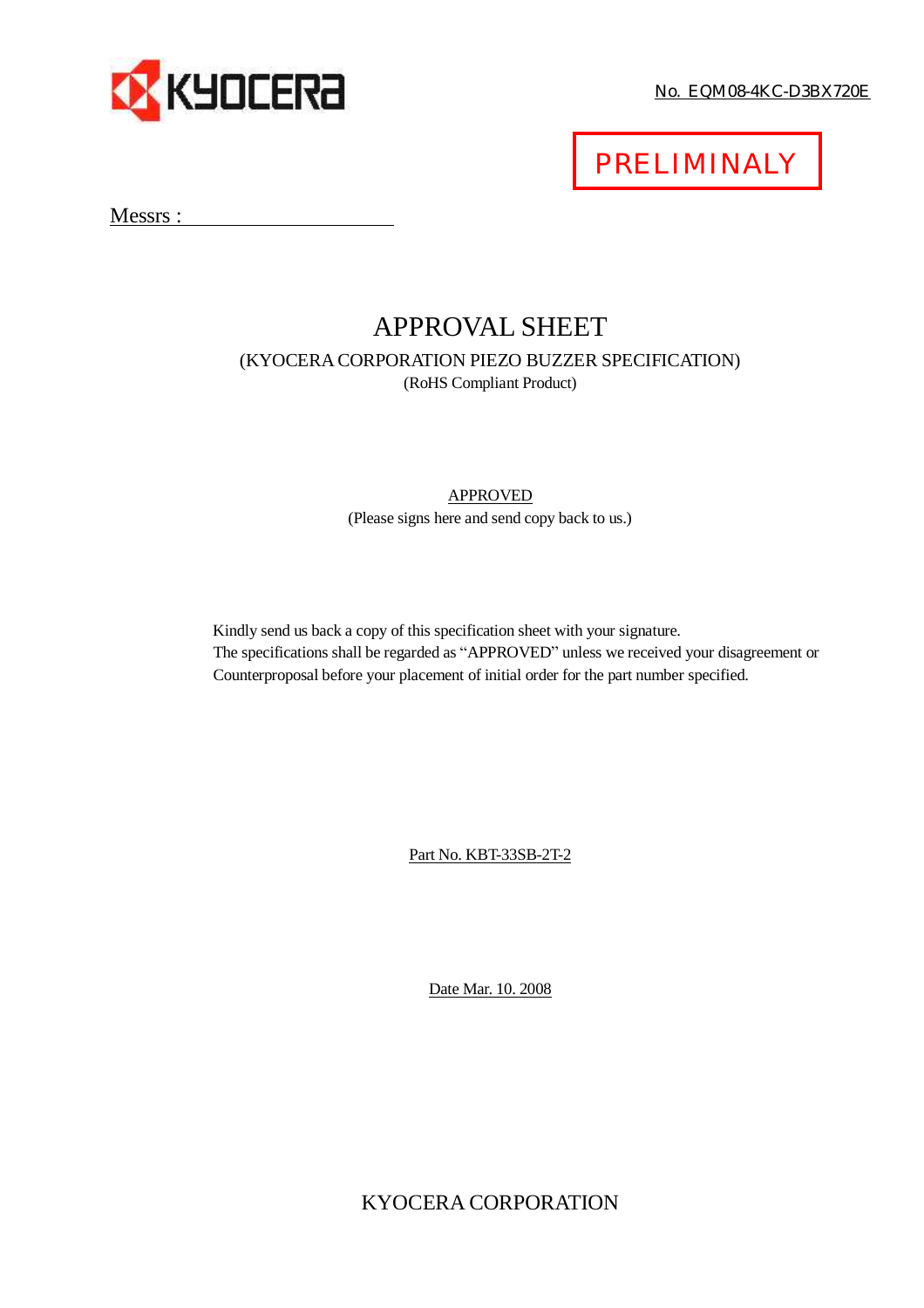$(1/3)$ 

Checked by

Checked by Approved by Approved by

#### 1.SCOPE

This specification shall cover the characteristics of the Piezoelectric Acoustic Generator for Buzzer, Ringer and etc.

### 2.KYOCERA PART No. :KBT-33SB-2T-2

#### 3.ELECTRICALCHARACTERISTICS

|        | <b>ITEM</b>                  | <b>SPEC</b>                                                            |
|--------|------------------------------|------------------------------------------------------------------------|
| $3-1.$ | Sound Pressure Level         | dB<br>70<br>min<br>at $1.0$ to $1.5$ Hz<br>20Vp-p S.Q.wave<br>30<br>cm |
| $3-2$  | Capacitance (Cd)             | 48,000 pF +/- $30\%$                                                   |
| $3-3.$ | <b>Input Voltage</b>         | $30$ Vp-p max                                                          |
| $3-4.$ | <b>Operating Temperature</b> | $-20deg.C$ to $+70deg.C$                                               |
| $3-5.$ | Storage Temperature          | $-30\text{deg. C}$ to $+80\text{deg.C}$                                |
| $3-6.$ | Temperature Dependence       | at-20 deg. $C$ to +60 deg. $C$<br>As shown in Table 1                  |

Table 1.

Capacitance Initial Value  $+/- 1.5 %$  / deg.C max.

Initial Value at 20 deg.C

#### 4.MEASUREMENT

#### 4-1.Measurement Condition.

The reference temperature shall be 25+/-2deg.C . The measurement shall be performed at the temperature range of 5deg.C to 35deg.C unless the result is doubtful.

4-2.Measurement Instrument.

Capacitance.

LCR Meter (Y.H.P.4261A) at 120 Hz.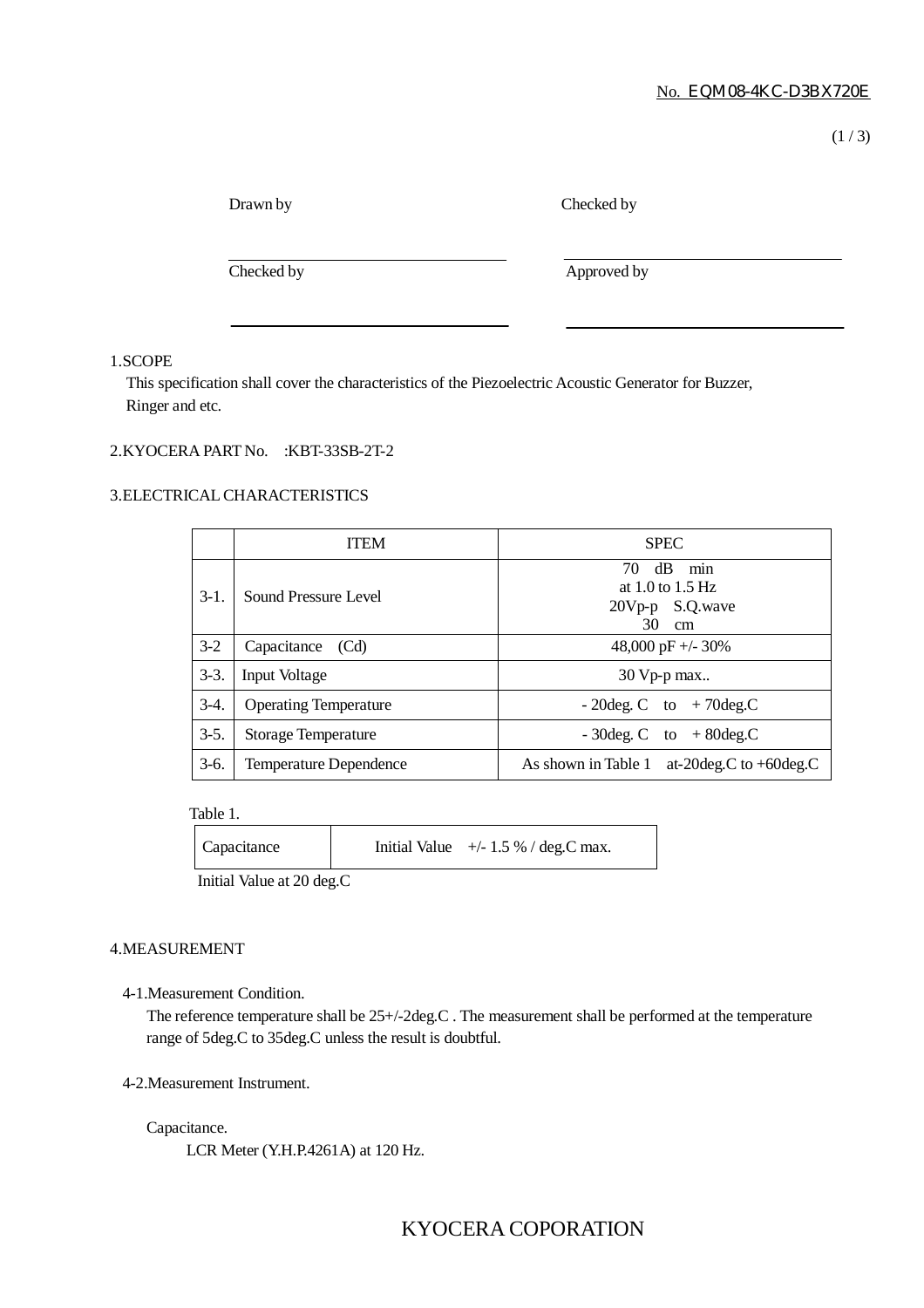### 4-2-3:Sound Pressure Level (SPL)



F.C. : Frequency Counter MIC : Microphone

- SLM : Sound Level Meter
- Input : 20Vp-p S.Q.wave



5-1.Drawing



2) Unit : mm

KYOCERA CORPORATION